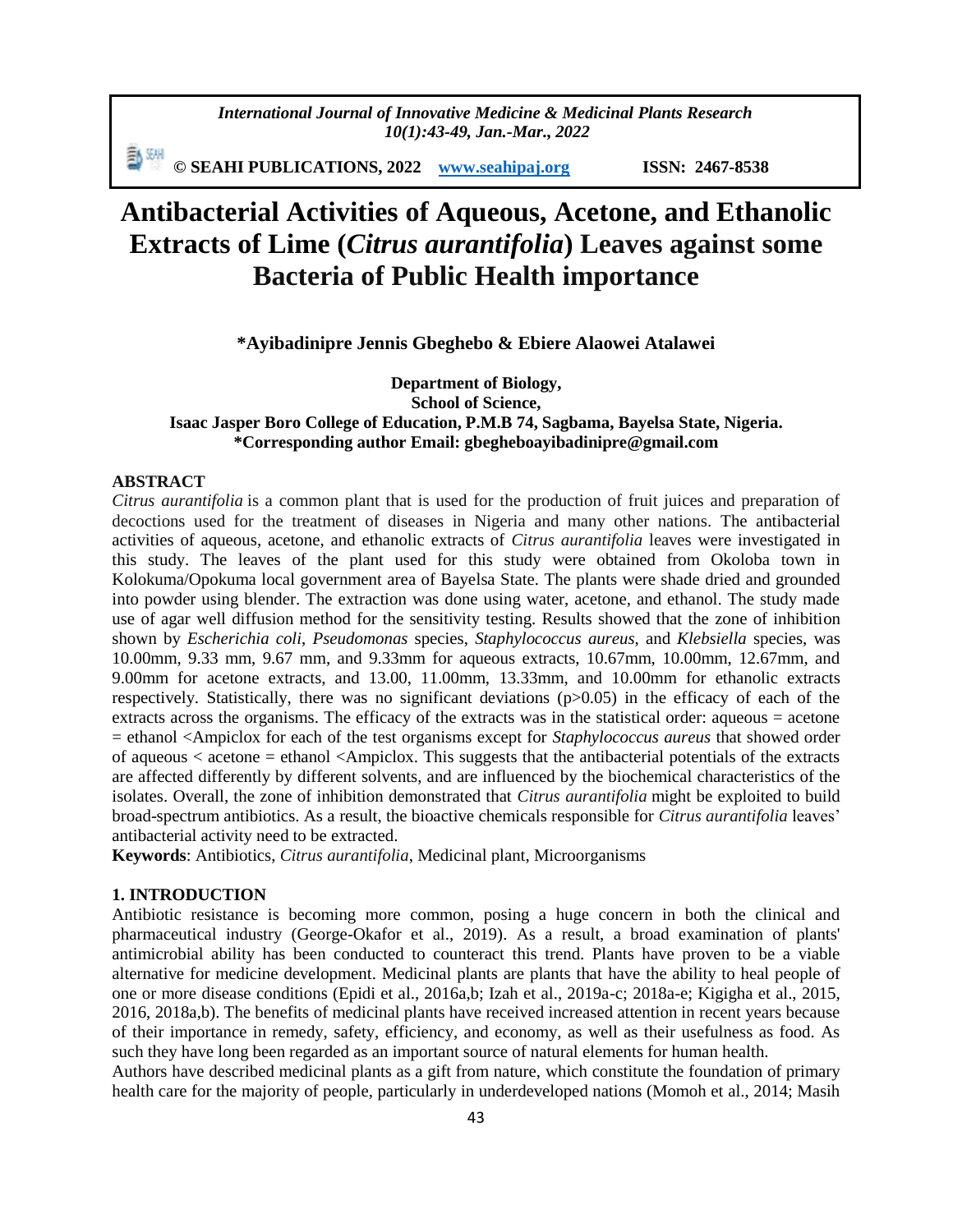*et al., 2014). Plants have been utilized to heal several human diseases since ancient times, particularly in rural areas of many African societies. Traditional medicine is preferred due to the inaccessibility of* modern drugs and economic concerns (Epidi et al., 2016a,b; Amole and IIori, 2010). This is common among rural dwellers.

The existence of many bioactive and phytochemical compounds found in plants is linked to their use as therapeutics (Hassan, 2013; Epidi et al., 2016a,b; Kigigha 2016). Several bioactive and phytochemical compounds have been isolated from different plants. Some of the metabolites and phytochemicals found in plants include isoflavoes, antocyanins, steroids, terpense, alkaloids, glycosides, tannins, phenolic compounds, flavonoids, sesquiterpenes, diterpenes, triterpene, saponins, coumarins, quinine and monoterpenes etc (Pascaline *et al.,* 2011; Kigigha et al., 2015; Doherty *et al.,* 2010; Osuntokun and Oluwafoise, 2015; Eleazu *et al.,* 2015).

Antimicrobial properties have been discovered in a number of plants. Medicinal plants are plants whose one or more parts (such as roots, stem bark, leaves, fruits etc) are used as therapeutics (Izah et al., 2019ac; Epidi et al., 2016a,b). Several plant species have been reported to possess antimicrobial potentials. The usage of plants for the treatment of microbial infections is dependent on their availability in a given place, the users' level of education, and their understanding of their efficacy.

*Citrus* (in the Rutaceae family) is one of the most frequently consumed and distributed fruits in the world. *Citrus* has several species. *Citrus* fruits are one of the most popular fruits and have a significant economic impact. Because of their nutritious richness and delightful flavour, these fruits are most typically consumed as fresh whole fruits or juices (Kelebek and Selli, 2011). Some of these *Citrus* fruits and juices have also been used as functional foods and beverages with the potential to treat diet-related disorders in persons with a variety of health problems.

*Citrus aurantifolia* is primarily utilized in everyday consumption, as well as in the production of fruit juice (Narang and Jiraungkoorskul, 2016). It's commonly used for its antibacterial, anticancer, antidiabetic, antifungal, antihypertensive, anti-inflammation, anti-lipidemia, and antioxidant characteristics, as well as its ability to protect the heart, liver, and bones, as well as to avoid urinary illnesses (Narang and Jiraungkoorskul, 2016). Alkaloids, carotenoids, coumarins, essential oils, flavonoids, phenolic acids, and triterpenoids are its secondary metabolites. Apigenin, hesperetin, kaempferol, limonoids, quercetin, naringenin, nobiletin, and rutin are other key elements that contribute to its restorative qualities (Narang and Jiraungkoorskul, 2016).

Several studies have been carried out on the antimicrobial potentials of some parts of the *Citrus aurantifolia*. Some of the parts that is commonly studied include fresh fruit (George-Okafor et al., 2019; Aibinu et al., 2007), leaves (Al-Aamri et al., 2018; Akinnibosun and Edionwe, 2015; Ogbeide and McSionel, 2019; Abubakar et al., 2018). However, several solvents have been used to extract the active compounds but comparative study on acetone, aqueous and ethanol extract of the leaves of *Citrus aurantifolia* appears scanty in literature. Therefore, the focus of this paper is to evaluate the antibacterial efficacy of acetone, aqueous and ethanol extract of *Citrus aurantifolia* leaves against some bacteria of public health importance.

## **MATERIALS AND METHODS**

#### **2.1 Sample Procurement**

Leaves of *Citrus aurantifolia* used in this study were obtained from Okoloba in Kolokuma/Opokuma Local Government Area of Bayelsa State, Nigeria.

## **2.2 Sample Preparation**

Leaf samples of *Citrus aurantifolia* were dried at room temperature. Thereafter, they were macerated using sterile pestle and mortar. The samples were further blended to obtain fine powder.

# **2.3 Extraction Method**

With minor adjustments, the extraction was performed using the soaking process described by Doherty et al., (2010), Chiejina & Ukeh (2012), Kigigha et al., (2015), Kigigha (2018a,b), Izah et al., (2019a-c). The extraction was done with both hot and cold distilled water. 5g of the combined samples were extracted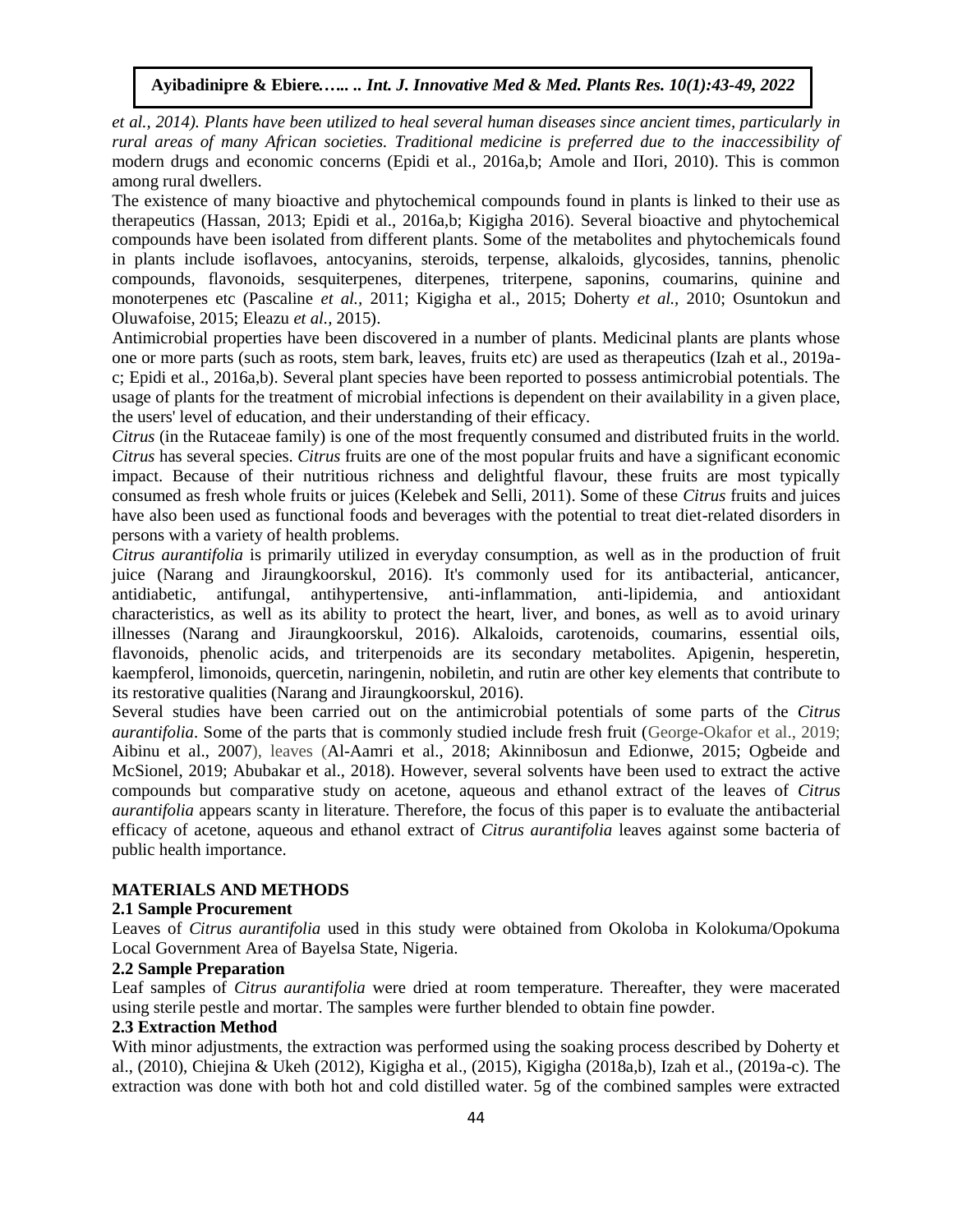individually with 10ml of ethanol, aqueous, and acetone. After 3 days of soaking, the samples were filtered through muslin fabric and the extracts were collected in a conical flask. Whiteman filter paper was used to further filter the extracts. The filtrates that resulted were concentrated.

# **2.4 Source and Preparation of Organisms**

The microorganisms employed in this investigation were from a stock culture at the Federal Medical Centre's Microbiology and Parasitology Unit in Yenagoa, Bayelsa State, Nigeria. Subculturing was used to ensure that the bacteria were pure. Placing *Staphylococcus aureus* on Mannitol Salt Agar, which revealed yellow colouring, was used to identify it. It was also grown on Nutrient Agar, with the results being subjected to a congulase test using the Cheesbrough guide (2004). MacConkey agar and Levine's eosin Methylene Blue (EMB) agar were also streaked with the *E.coli* employed in the investigation. The development of a greenish sheen with small nucleated colonies on plates containing EMB (Eosin Methylene Blue) agar after 24 hours of aerobic incubation at 37°C showed the presence of *E. coli*. The presence of *E.coli* was confirmed by growth on MacConkey agar with pinkish red growth that had a metallic sheen or reflection (Benson, 2002). Indole, Methly red, Catalase test utilizing the scheme provided by Benson (2002) and Cheesbrough (2004). The *Klebsiella* species employed in this study were also confirmed by performing biochemical tests on the organisms, following the guide provided by Benson (2002) and Cheesbrough (2004).

## **2.5 Antimicrobial Screening of the Extract**

The sensitive assessment of the aqueous, acetone and ethanolic extract of *Citrus aurantifolia* leaves was carried out using agar well diffusion method previously described and used by Lino and Deogracious (2006), Kigigha et al. (2015, 2016, 2018a,b), Izah and Aseibai (2018), Izah et al. (2019a-c, 2018a-d). Approximately 20ml of sterile prepared nutrient agar was poured into sterile petri dish and allowed to harden. The test organisms were inoculated unto sterile peptone water, and it was incubated for 24 hours. Thereafter, 2ml was measured and spread over the solidified agar plates. A sterile cork borer of 6mm in diameter was used to make holes in the agar. Three wells per plate were made. Each being for the different solvents used in the study. The plates were inverted and labeled on the bottom with the various concentrations that were to be placed in each of the wells. 0.2 ml extract was poured unto the agar wells. Under aerobic conditions, all of the plates were incubated for 24 hours at 37 °C. The inhibitory zones that resulted were measured using meter rule in milliliter. 1% Ampiclox was used as the control.

# **2.6 Statistical Analysis**

The statistical analysis was carried out using SPSS software version 20. The information was presented as Mean + Standard Deviation. One-way analysis of variance was used to show significance variations at a threshold of 0.05. Multiple comparisons between the means of each of the species, as well as the solvents, were made using the Tukey Honesty Significant Difference test statistics.

#### **3. RESULTS AND DISCUSSION**

Table 1 shows the zone of inhibition (mm) of aqueous, acetone and ethanolic extracts of *Citrus aurantifolia*. For *Escherichia coli, Pseudomonas* species, *Staphylococcus aureus*, and *Klebsiella*, the zones of inhibition were 10.00mm, 9.33mm, 9.67mm, and 9.33mm, respectively (aqueous), 10.67mm, 10.00mm, 12.67mm, and 9.00mm, respectively (acetone extracts), and 13.00m, 11.00mm, 13.33m, and 10.67mm, respectively (acetone extracts) (for ethanol extracts). For *Citrus aurantifolia* aqueous and ethanol leaf extract, there was no significant variation in the zone of inhibition across the isolates (P>0.05). However, there was a significant difference (P<0.05) in the inhibitory zone of *Citrus aurantifolia* acetone leaf extract. The Turkey test revealed that the mean result for staphylococcus aureus and Klebsiella species is responsible for the considerable variation.

Table 2 shows the zone of inhibition exhibited by *Escherichia coli, Staphylococcus aureus, Pseudomonas*, and *Klebsiella* species when exposed to aqueous, acetone, ethanol extracts of *Citrus aurantifolia* and ampiclox. The zone of inhibition of *Escherichia coli* for aqueous, acetone, ethanol extracts and ampiclox were 10.00mm, 10.67mm, 13.00mm and 24.00mm, respectively. Statistically, there was no significant difference (P>0.05) across the various solvent extracts except for ampiclox that differs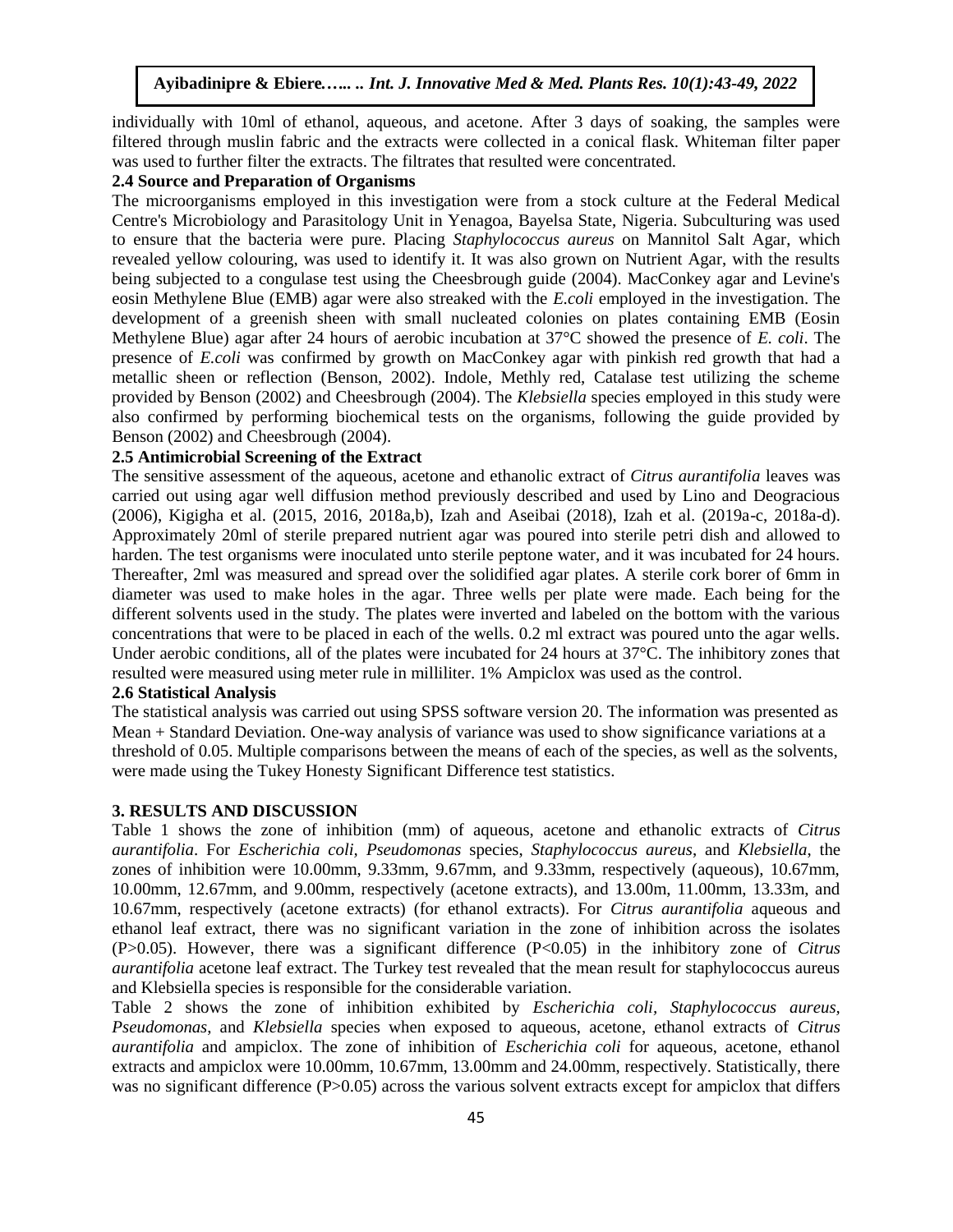significantly from other solvents. The zone of inhibition for *Pseudomonas* for aqueous, acetone, ethanol extracts and ampiclox were 9.33mm, 10.00mm, 11.00mm and 22.67mm, respectively. Statistically there was no significant difference (P>0.05) across the various solvent extracts except for ampiclox that differs from other solvents. The zone of inhibition of *Klebsiella* for aqueous, acetone, ethanol extracts and ampiclox were 9.33mm, 9.00mm, 10.67mm and 20.00mm respectively. Statistically, there was no significant difference (P>0.05) across the various solvent extracts for Ampiclox that differs from other solvents.

When *Escherichia coli, Staphylococcus aureus, Pseudomonas aeruginosa, Pseudomonas aeruginosa,* and *Klebsiella* species were exposed to aqueous, acetone, ethanol extracts of *Citrus aurantifolia*, and ampiclox, they showed a zone of inhibition. The zones of inhibition for *Escherichia coli* were 10.00mm, 10.67mm, 13.00mm, and 24.00mm, respectively, for aqueous, acetone, ethanol extracts, and ampiclox. Except for ampiclox, which differs greatly from the other solvents, there was no statistically significant difference (P>0.05) between the various solvent extracts. *Pseudomonas* inhibition zones were 9.33mm, 10.00mm, 11.00mm, and 22.67mm for aqueous, acetone, ethanol extracts, and ampiclox, respectively. Except for ampiclox, which differs from the other solvents, there was no statistically significant difference (P>0.05) between the various solvent extracts. *Klebsiella* inhibition zones were 9.33mm, 9.00mm, 10.67mm, and 20.00mm for aqueous, acetone, ethanol extracts, and ampiclox, respectively. There was no statistically significant difference (P>0.05) between the various solvent extracts for Ampiclox when compared to other solvents.

| <b>Isolates</b>            | <b>Aqueous</b>  | Acetone           | <b>Ethanol</b>  |
|----------------------------|-----------------|-------------------|-----------------|
| Escherichia coli           | $10.00 + 1.00a$ | $10.67 + 2.08$ ab | $13.00 + 1.00a$ |
| <i>Pseudomonas</i> species | $9.33 + 1.53a$  | $10.00 + 1.00$ ab | $11.00 + 0.00a$ |
| Staphylococcus aureus      | $9.67 + 0.58a$  | $12.67 + 0.58b$   | $13.33 + 1.15a$ |
| <i>Klebsiella</i> species  | $9.33 + 1.53a$  | $9.00 + 1.00a$    | $10.67 + 1.53a$ |

**Table 1**: Zones of inhibition (mm) of aqueous, acetone and ethanol water extracts of *Citrus aurantifolia*.

Data is expressed as mean + standard deviation. The same letters represent no significant difference (P>0.05) according to Turkey Honesty Significant Difference Statistics.

| Xiedsiena species exposed to aqueous, acetone and emanone extracts of Chris <i>durantifona</i> . |                  |                 |                 |                 |  |
|--------------------------------------------------------------------------------------------------|------------------|-----------------|-----------------|-----------------|--|
| Extracts                                                                                         | Escherichia coli | Pseudomonas     | Staphylococcus  | Klebsiella      |  |
|                                                                                                  |                  | species         | aureus          | species         |  |
| Aqueous                                                                                          | $10.00 + 1.00a$  | $9.33 + 1.53a$  | $9.67 + 0.58a$  | $9.33 + 1.53a$  |  |
| Acetone                                                                                          | $10.67 + 2.08a$  | $10.00 + 1.00a$ | $12.67 + 0.58b$ | $9.00 + 1.00a$  |  |
| Ethanol                                                                                          | $13.00 + 1.00a$  | $11.00 + 0.00a$ | $13.33 + 1.15b$ | $10.67 + 1.53a$ |  |
| Ampiclox                                                                                         | $24.00 + 1.00b$  | $22.67 + 1.53b$ | $21.67 + 1.53c$ | $20.00 + 1.00$  |  |

**Table 2**: Zones of inhibition (mm) exhibited by *E. coli, Staphylococcus aureus, Pseudomonas* species and *Klebsiella* species exposed to aqueous, acetone and ethanolic extracts of *Citrus aurantifolia*.

Data is expressed as mean + standard deviation. The same letters represent no significant difference (P>0.05) according to Turkey Honestly significant Differences Statistics.

A close examination of Table 1 shows an inhibition (mm) of aqueous, acetone and ethanolic extracts of *C. aurantifolia* which identifies the potency of *C. aurantifolia* on *E.coli*, *Pseudomonas* species, *Staphylococcus aureus* and *Klebsiella*. The activities of the *Citrus* aurantifolia extracts on the test organisms suggest that they can inhibit the growth of microorganism (Aibinu et al., 2007; Al-Aamri et al., 2018; Akinnibosun and Edionwe, 2015; Ogbeide and McSionel, 2019; Abubakar et al., 2018). The ability of the *Citrus aurantifolia* extract to inhibit the growth of bacteria used in the study could be due to the presence of phytochemical and bioactive compounds they possess (Epidi et al., 2016a,b). Some of the active phytochemicals found in *Citrus aurantifolia* include saponins, tannins, flavonoids, steroids, alkaloids, Phenols, Steroids, Terpenoid and cardiac glycosides (Akinnibosun and Edionwe, 2015; Abubakar et al., 2018). Some of these phytochemicals such as alkaloids helps to wade of pests including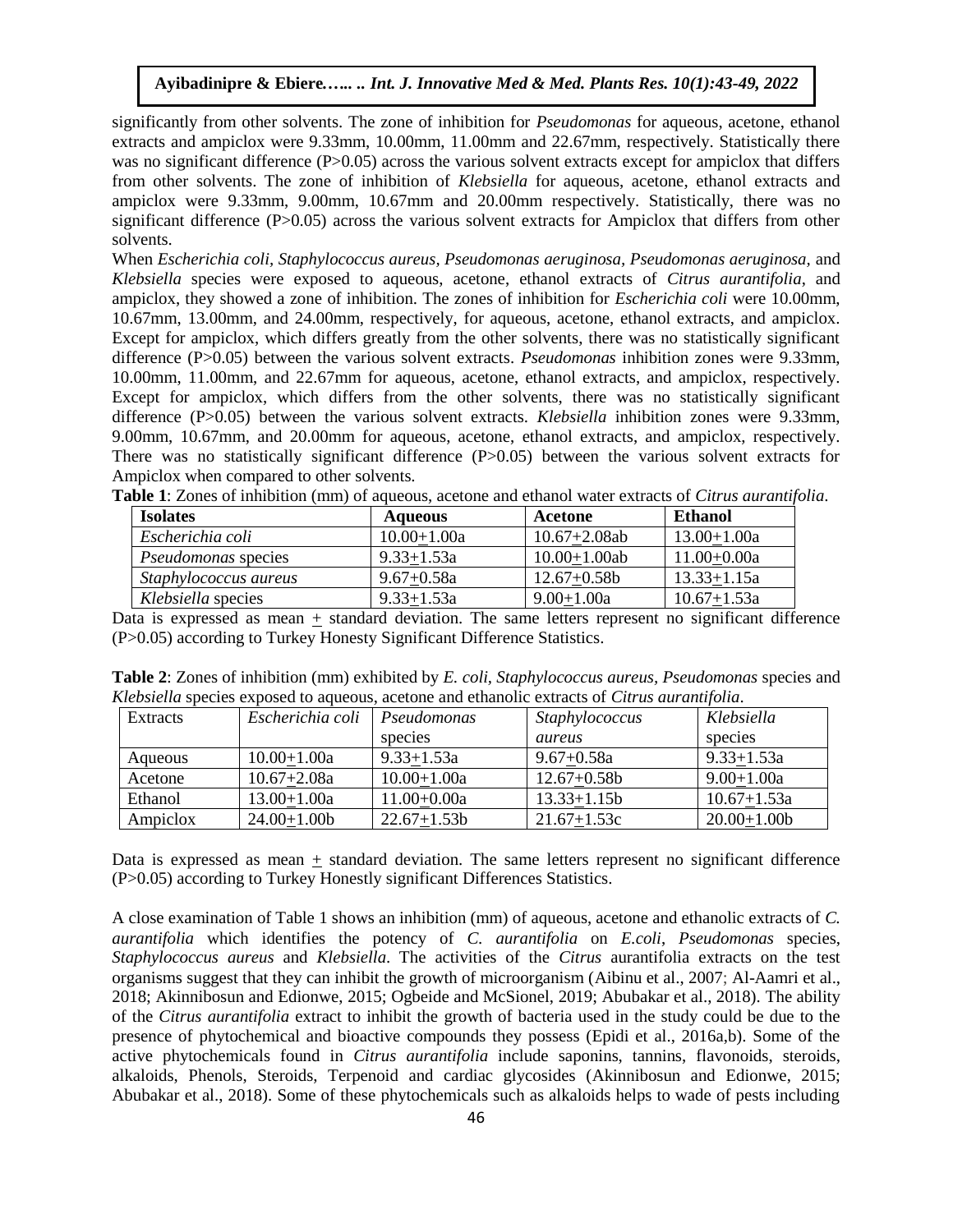microbes (Kigigha et al., 2015). Some phenolic compounds found in plants also possess antimicrobial potentials.

In table 2, it was noticed that the inhibition exhibited by *E.coli, Staphylococcus aureus, Pseudomonas* and *Klebsiella* species when exposed to aqueous, acetone, ethanol extracts of *C. aurantifolia* and ampiclox. Base on the result, there was significant differences in the zone of inhibition between the known antibiotics (1% ampiclox) and the *Citrus aurantifolia* extracts. The ampiclox showed a superior activity, followed by ethanolic extract. The aqueous extract showed the least inhibition against all the test organisms. Authors have variously reported that ethanolic extracts of plant is more potent to microbes as against the aqueous extract (Abubakar et al., 2018; Kigigha et al., 2015, 2016; Epidi et al., 2016a,b). The differences could be due to polarity of the solvents used for extract. The statistical variations observed when the test organisms were compared suggest differences in the biochemical composition of the organisms.

The findings of this study is in consonance with previous studies. For instance, Abubakar et al. (2018) reported zone of inhibition of 14.90mm, 14.49mm, 13.77mm and 12.01mm for *Shigella, Klebsiella, Escherichia coli* and *Salmonella typhi*, respectively. Ogbeide and McSionel (2015) reported that leave extract of *Citrus aurantifolia* is potent against *Pseudomonas aeruginosa, Escherichiia coli, Staphylococcus aureus* and *Klebsiella* species*.* Aibinu et al. (2007) reported that the fruit of *Citrus aurantifolia* is potent against *Staphylococcus aureus, Salmonella paratyphi, Shigella flexnerii, Streptococcus faecalis, Klebsiella pneumoniae, Pseudomonas aeruginosa, Escherichia coli, Citrobacter*  and *Serratia* species*,.* The findings is also comparable with report from different plants including *Capsicum frutescens* (Izah et al., 2019a,b), *Costus afer* (Izah et al., 2019c), *Anacardium occidentale* (Izah et al., 2018a), *Carica papaya* (Izah et al., 2018b), *Vernonia amygdalina* and *Ocimum gratissimum* (Izah et al., 2018c), *Myristica fragrans* (Izah et al., 2018d), *Cymbopogon citratus* (Izah and Aseibai, 2018; Kigigha et al., 2018a), *Musanga cecropioides* (Kigigha et al., 2016), *Aframomum melegueta*  (Kigigha et al., 2015), *Garcinia kola* and *Buchholzia coriacea* (Kigigha et al., 2018b).

# **4. CONCLUSION**

The study assessed the antibacterial activities of leave extract of *Citrus aurantifolia.* Water, acetone and ethanolic were used as the extraction solvents. The results showed that there was significant variation in the zone of inhibitions exhibited by the bacteria isolates. The efficacy of the plant extracts were in the order: 1% ampiclox > ethanol = acetone > aqueous for *Klebsiella*, and 1% ampiclox > ethanol = acetone + aqueous for *E.coli, Staphylococcus aureus* and *Pseudomonas* species. The activities of *Citrus aurantifolia* against all the test organisms, suggest that it can be used for the development of broad spectrum antibiotics. Therefore, research should be carried out to purify the compounds that make the plant confers therapeutic potentials.

#### **REFERENCES**

- 1. Abubakar, U.Z., Sani, T., and Muhammad, A. (2018). Antibacterial Activity of Citrus Aurantifolia Leaves Extracts Against Some Enteric Bacteria of Public Health Importance. *Mod. App. Matrl. Sci.,* 1(2), 2018. MAMS.MS.ID.000107. DOI: 10.32474/MAMS.2018.01.000107.
- 2. Aibinu, I., Adenipekun, T., Adelowotan, T., Ogunsanya, T., and Odugbemi, T. (2007). Evaluation of the antimicrobial properties of different parts of Citrus aurantifolia (lime fruit) as used locally. *African Journal of Traditional, Complementary and Alternative Medicines,* 4 (2): 185 – 190.
- 3. Akinnibosun, F.I., and Edionwe, O. (2015). Evaluation of the Phytochemical and Antimicrobial potential of the Leaf Extracts of Bryophyllum pinnatum L.and Citrus aurantifolia Sw. and their Synergy. *J. Appl. Sci. Environ. Manage.,* 19 (4): 611 – 619.
- 4. Al-Aamri, M.S., Al-Abousi, N.M., Al-Jabri, S.S., Alam, T., and Khan, S.A. (2018). Chemical composition and in-vitro antioxidant and antimicrobial activity of the essential oil of Citrus aurantifolia L. leaves grown in Eastern Oman. *Journal of Taibah University Medical Sciences, 13*(2): 108 -112.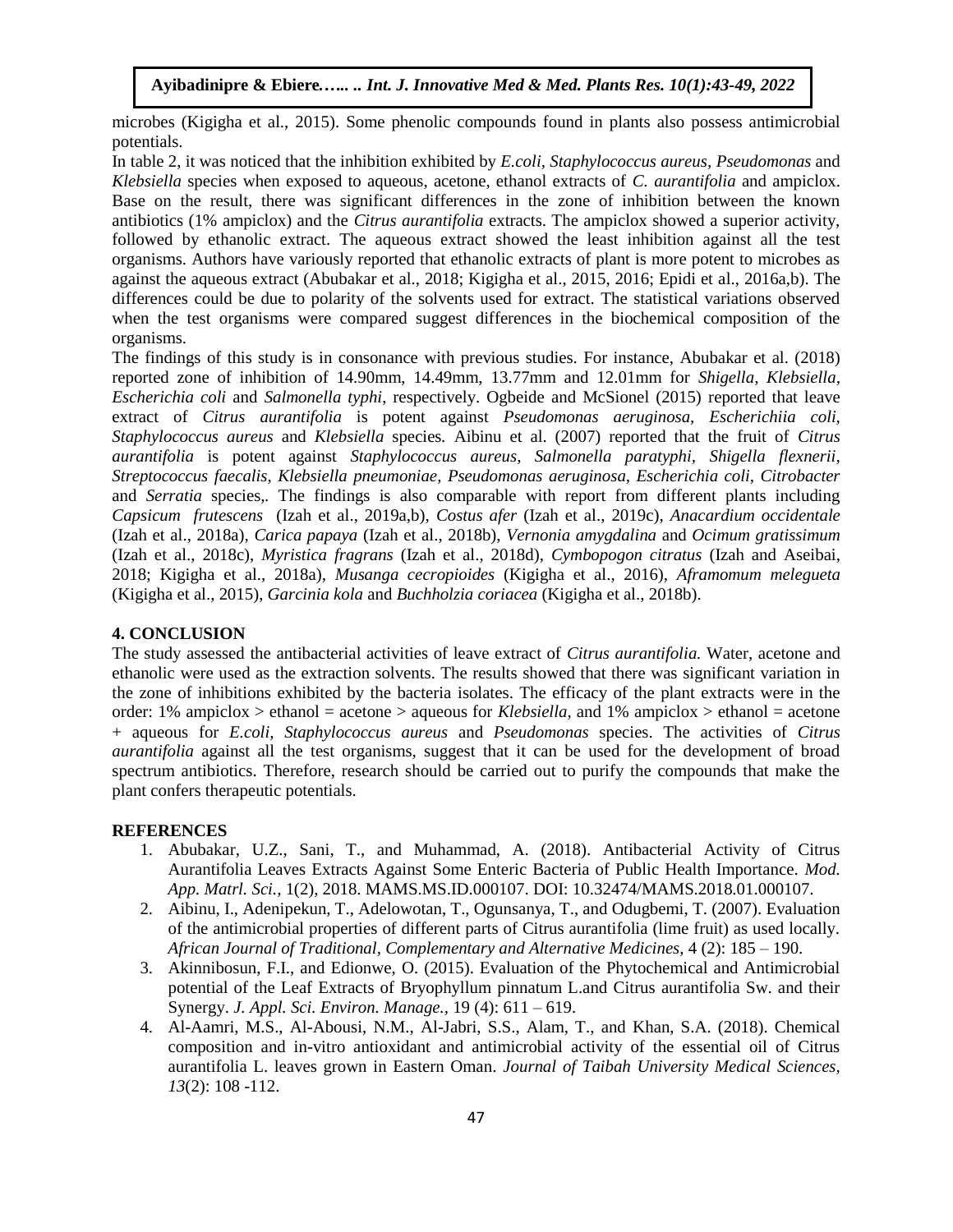- 5. Amole, O.O., and Ilori, O.O. (2010). Antibacterial activity of the Aqueous and Ethanolic Extract of the sterm Bark of *Alstonia boonei. International Journal of phytopharmacology*, 1(2): 119- 125.
- 6. Benson, H.J. (2002). *Microbiological Applications:* Laboratory Manual in General Microbiology complete version,  $5<sup>th</sup>$  edition, McGaraw-Hill.
- 7. Chessbrough, M. (2004). *District Laboratory Practice in Tropical Countries.* Low price Edition part 2. Cambridge press, England.
- 8. Chiejina, N.V., and Ukeh, J.A. (2012). Antimicrobial Properties and Phytochemical Analysis of Methanolic Extracts of *Aframomum melegueta* and *Zingiber officinale* on Fungal Diseases of Tomato Fruit. *Journal of Natural Sciences,* 2(6): 10-15.
- 9. Doherty, V.F., Olaniran, O.O and Kanife, U.C. (2010). Antimicrobial activities of *Aframomum melegueta* (Alligator pepper). *International Journal of Biology*, 2 (2): 126-131.
- 10. Eleazu, C.O., Eleazu, K.C., Awa, E., and Chukwuma, S.C. (2012). Comparative study of the Phytochemical composition of the leaves of Live Nigerian medicinal plants. E3J. *Biotechnology and Pharmaceutical Research*, 3(2): 42-46.
- 11. Epidi, J.O, Izah, S.C, and Ohimain, E.I. (2016a). Antibacterial and Synergistic Efficacy of Extracts of *Alstonia boonei* tissue. *British Journal Applied Research,* (1): 0021-0026.
- 12. Epidi, J.O., Izah, S.C., Ohimain, E.I., and Epidi T.T., (2016b). Antibacterial and Synergistic potency of tissues of *Vitex grandifolia, Biotechnological Research*, 2(2):69-76.
- 13. George-Okafor, U.O., Mike-Anosike, E.E., and Nwachukwu, U.F. (2019). *In vitro* Evaluation of Antibacterial Potential of Combined Extract from *Kalanchoe pinnata* and *Citrus aurantifolia* on Otitis-media Pathogens. *Asian Journal of Biological Sciences,* 12: 61-66.
- 14. Hassan, I.A, Ashiru, W.A, Ajetunmobi, A.O. (2013). Sensitivity of *Vernonia amygdalina* and *Ocimum gratissimum* on some selected Bacteria. *International Journal of Scientific Research and Review,* 2(4): 188-196.
- 15. Izah, S. C., Chandel, S.S., Etim, N.G., Epidi, J.O., Venkatachalam, T., and Devaliya, R. (2019a). Potency of Unripe and Ripe Express Extracts of Long Pepper (Capsicum frutescens var. baccatum) Against Some Common Pathogens. *International Journal of Pharmaceutical and Phytopharmacological Research, 9*(2): 56-70.
- 16. Izah, S.C., Etim, N.G., Ilerhunmwuwa, I.A., and Silas, G. (2019b). Evaluation of crude and ethanolic extracts of Capsicum frutescens var. minima fruit against some common bacterial pathogens. *International Journal of Complementary and Alternative Medicine* 12(3):105–108.
- 17. Izah, S.C., Etim, N.G., Ilerhunmwuwa, I.A., Ibibo, T.D., and Udumo, J.J. (2019c). "Activities of Express Extracts of Costus afer Ker–Gawl. [Family COSTACEAE] Against Selected Bacterial Isolates. *International Journal of Pharmaceutical and Phytopharmacological Research,* 9(4): 39- 44.
- 18. Izah, S.C., Uhunmwangho, E.J., Dunga, K.E., and Kigigha, L.T. (2018a) Synergy of methanolic leave and stem-back extract of *Anacardium occidentale L.* (cashew) against some enteric and superficial bacteria pathogens. *MOJ Toxicology*, 4(3):209–211.
- 19. Izah, S.C., Uhunmwangho, E.J., Dunga, K.E. (2018b). Studies on the synergistic effectiveness of methanolic extract of leaves and roots of *Carica papaya* L. (papaya) against some bacteria pathogens. *International Journal of Complementary and Alternative Medicine*, 11(6):375–378.
- 20. Izah, S.C., Uhunmwangho, E.J., Etim, N.G. (2018c). Antibacterial and synergistic potency of methanolic leaf extracts of Vernonia amygdalina L. and Ocimum gratissimum L. *Journal of Basic Pharmacology and Toxicology, 2*(1):8-12
- 21. Izah. S.C., Zige, D.V., Alagoa, K.J., Uhunmwangho, E.J., Iyamu, A.O. (2018d). Antibacterial Efficacy of Aqueous Extract of *Myristica fragrans* (Common Nutmeg). *EC Pharmacology and Toxicology,* 6(4): 291-295.
- 22. Izah, S.C., and Aseibai, E.R. (2018). Antibacterial and Synergistic Activities of Methanolic Leaves Extract of Lemon Grass(*Cymbopogon citratus*) and Rhizomes of Ginger (*Zingiber*